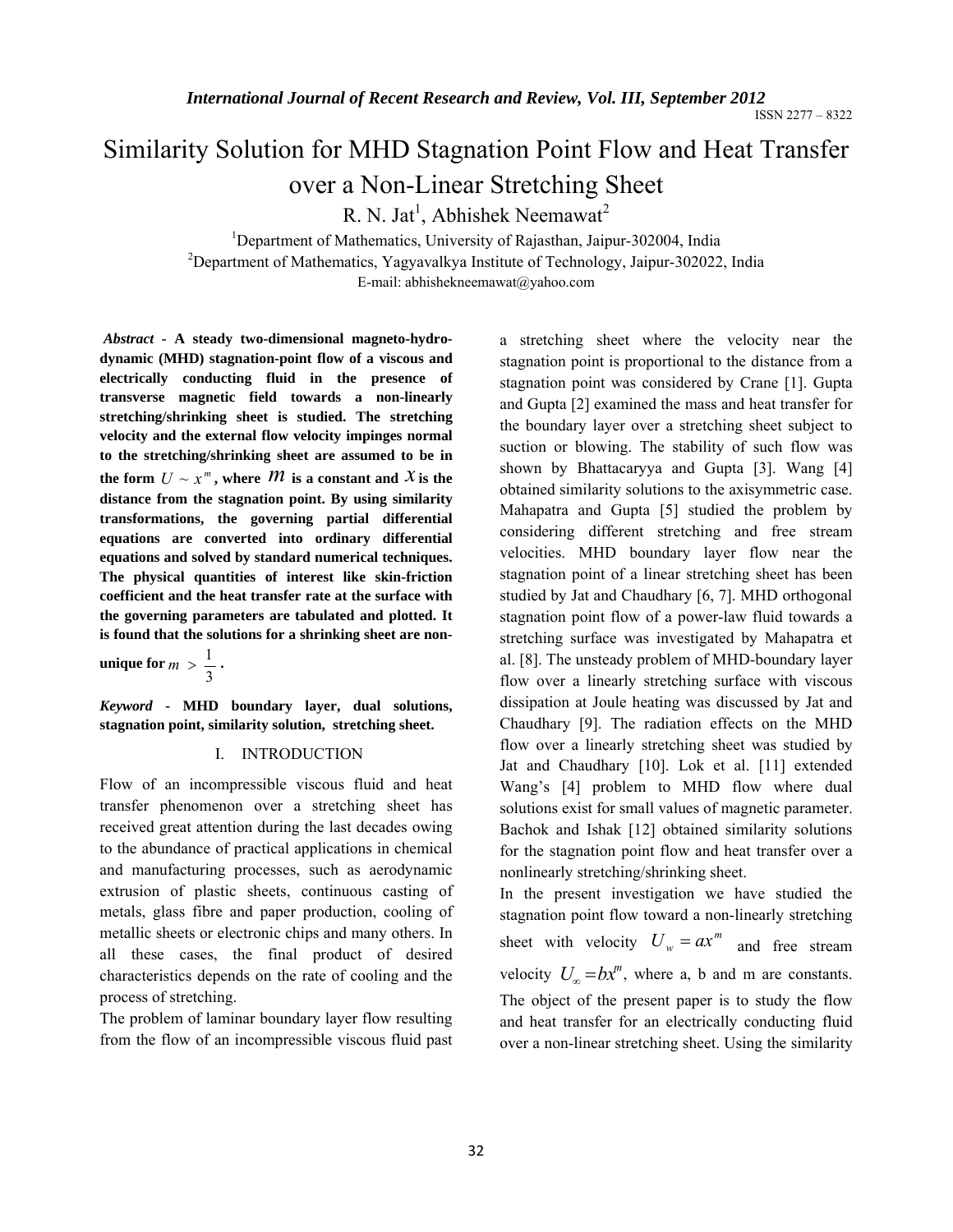transformations the governing boundary layer equations are reduced to ordinary two-point boundary value problem. Numerical solutions are obtained for momentum and heat equation and then discussed in detail the effects of various parameters on the velocity and temperature profile.

#### II. FORMULATION OF THE PROBLEM

Consider the two-dimensional steady flow of a viscous incompressible electrically conducting fluid near a stagnation point over a plane surface such that the sheet is stretched to its own plane with velocity proportional to some power of the distance from the stagnation point in the presence of an externally applied normal magnetic field of constant strength  $B_0$ . The induced magnetic field is assumed to be small compared to applied magnetic field and is neglected. The stretching surface has uniform temperature  $T_w$  and a non-linear velocity  $U_w = ax^m$ , while the velocity of the free stream (external flow) is  $U_{\infty} = bx^m$ . The fluid properties are assumed as constant. Under these assumptions, the simplified two-dimensional boundary layer equations governing the flow and heat transfer are:

$$
\frac{\partial u}{\partial x} + \frac{\partial v}{\partial y} = 0 \tag{1}
$$

$$
u\frac{\partial u}{\partial x} + v\frac{\partial u}{\partial y} = U_{\infty}\frac{dU_{\infty}}{dx} + v\frac{\partial^2 u}{\partial y^2} - \frac{\sigma_e B_0^2 u}{\rho}
$$
...(2)

$$
u\frac{\partial T}{\partial x} + v\frac{\partial T}{\partial y} = \alpha \frac{\partial^2 T}{\partial y^2} + \frac{\mu}{\rho r_p} \left(\frac{\partial u}{\partial y}\right)^2 + \frac{\sigma_e B_0^2 u^2}{\rho r_p} \qquad \dots (3)
$$

The boundary conditions are:

(4)

$$
y = 0: u = U_w, v = 0; \quad T = T_w
$$
  

$$
y \rightarrow \infty: u \rightarrow U_{\infty}; \quad T \rightarrow T_{\infty}
$$

where  $\mathcal{U}$  and  $\mathcal{V}$  are velocity components in  $\mathcal{X}$  and *y* directions respectively, ρ  $v = \frac{\mu}{\mu}$  is the kinematic viscosity,  $\rho$  is the density,  $\mu$  is the coefficient of viscosity of the fluid,  $\sigma_e$  is the electrical conductivity of the fluid,  $\overline{T}$  is the fluid temperature in the boundary layer,  $T_{\infty}$  is the free stream temperature,  $\alpha$  is the thermal diffusivity,  $c_p$  is the specific heat at constant pressure.

# III. ANALYSIS

The continuity equation (1) is identically satisfied by stream function  $\psi(x, y)$  defined as

$$
u = \frac{\partial \psi}{\partial y}, \qquad v = -\frac{\partial \psi}{\partial x}
$$
...(5)

For the solution of momentum and energy equation (2) and (3), the following similarity transformations are defined:

$$
\psi(x, y) = \sqrt{bx^{m+1}v} f(\eta) \qquad ...(6)
$$

$$
\frac{T - T_{\infty}}{T_{w} - T_{\infty}} = \theta(\eta) \qquad ...(7)
$$

where 
$$
\eta = y \sqrt{\frac{c}{v}}
$$
 ...(8)

thus we have

$$
u = bx^m f'(\eta) \tag{9}
$$

$$
v = -\sqrt{b \nu} \left[ \left( \frac{m+1}{2} \right) x^{\frac{m-1}{2}} f(\eta) + y \sqrt{\frac{b}{\nu}} \left( \frac{m-1}{2} \right) x^{m-1} f'(\eta) \right] \tag{10}
$$

where prime denotes differentiation w.r.to η. With these similarity transformations, the equations (2) and (3) are reduced to the following non-linear ordinary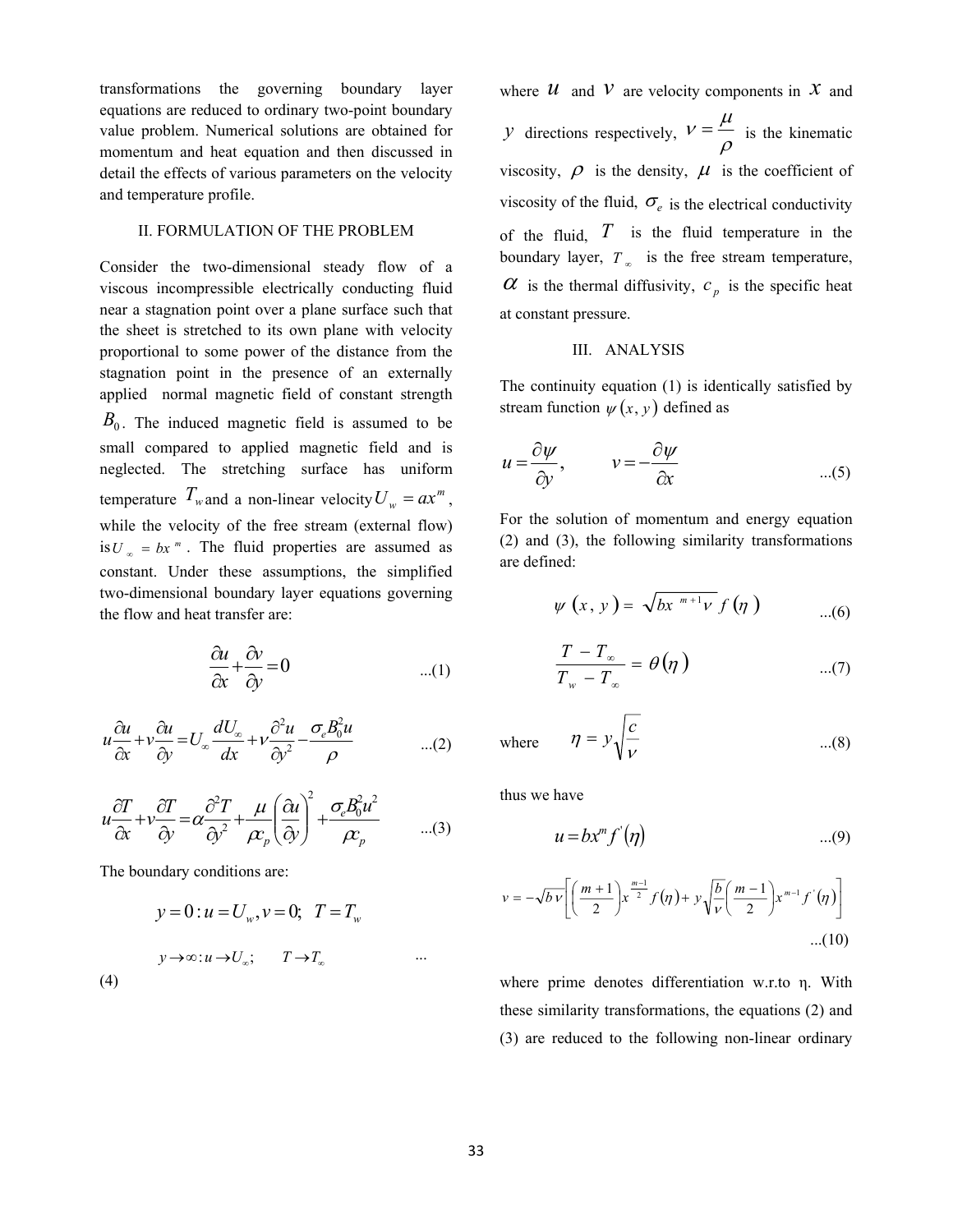differential equations with two-point boundary value problem:

$$
f'' + \left(\frac{m+1}{2}\right) f f'' - m \left(1 - f'^2\right) - M f' = 0 \qquad ...(11)
$$
  

$$
\theta' + \left(\frac{m+1}{2}\right) \Pr f \theta' + \Pr E c f'^2 + M \Pr E c f'^2 = 0
$$
  
...(12)

The corresponding boundary conditions are:

$$
\eta = 0: f = 0, f' = \varepsilon; \quad \theta = 1
$$
  

$$
\eta \to \infty: f' \to 1; \qquad \theta \to 0 \qquad ...(13)
$$

where *b*  $\varepsilon = \frac{a}{l}$  is the stretching parameter with  $\epsilon > 0$  for stretching and  $\epsilon < 0$  for shrinking and

$$
M = \frac{\sigma_e B_0^2 x^{1-m}}{\rho b}
$$
 (Magnetic Parameter)

$$
Pr = \frac{\mu c_p}{\kappa}
$$
 (Prandtl Number)

$$
Ec = \frac{U_{\infty}^2}{c_p(T_w - T_{\infty})}
$$
 (Eckert Number) ...(14)

The physical quantities of interest of the problem are the skin-friction coefficient  $C_f$  and the Nusselt number  $Nu$ , can be expressed, respectively as

$$
C_f = \frac{\mu \left(\frac{\partial u}{\partial y}\right)_{y=0}}{\frac{\rho U_w^2}{2}} = \frac{2}{\sqrt{\text{Re}}} f^{(0)} \quad \text{...(15)}
$$

$$
Nu = -\frac{x\left(\frac{\partial T}{\partial y}\right)_{y=0}}{\left(T_w - T_\infty\right)} = -\sqrt{\text{Re}}\theta'(0) \qquad \qquad ...(16)
$$

where  $\text{Re} = \frac{U_w x}{V}$  is the local Reylolds number.

# IV. RESULTS AND DISCUSSIONS

Numerical solutions to the transformed ordinary differential equations (11) and (12) subject to the boundary condition (13) were obtained using Runge-Kutta method of fourth order with shooting technique. The equations were solved for several values of the stretching/shrinking parameter  $\epsilon$ , the velocity exponent parameter  $m$ , the Prandtl number Pr, magnetic parameter *M* and the Eckert number *Ec*. Figures 2 to 13 display the samples of velocity and temperature profiles for different values of *m*, Pr, *M*, *Ec* and  $\epsilon$ . These profiles satisfy the far field boundary conditions (13) asymptotically, which support the numerical results.

#### V. CONCLUSIONS

Similarity solutions for the problem of stagnation point flow towards a non-linearly stretching/shrinking sheet of electrically conducting fluid in the presence of magnetic field with constant surface temperature were investigated numerically. The governing partial differential equations were converted into ordinary differential equations by a similarity transformation, before being solved numerically by Runge-Kutta method of fourth order with shooting technique. The variations of the skin-friction coefficient and the heat transfer rate at the surface with the governing parameters were obtained and tabulated. Different from a stretching sheet, it was found that the solutions

for a shrinking sheet are non-unique for 3  $m > \frac{1}{2}$ .

# VI. REFERENCES

- [1] Crane L J, "Flow past a stretching plate, Zeitschrift fiir Angewandte Mathematik Und Physik, 1970, **21(4)**: 645-647.
- [2] Gupta P S and Gupta A S, "Heat and mass transfer on a stretching sheet with suction or blowing", Canadian Journal of Chemical Engineering, 1977, **55**: 744-746.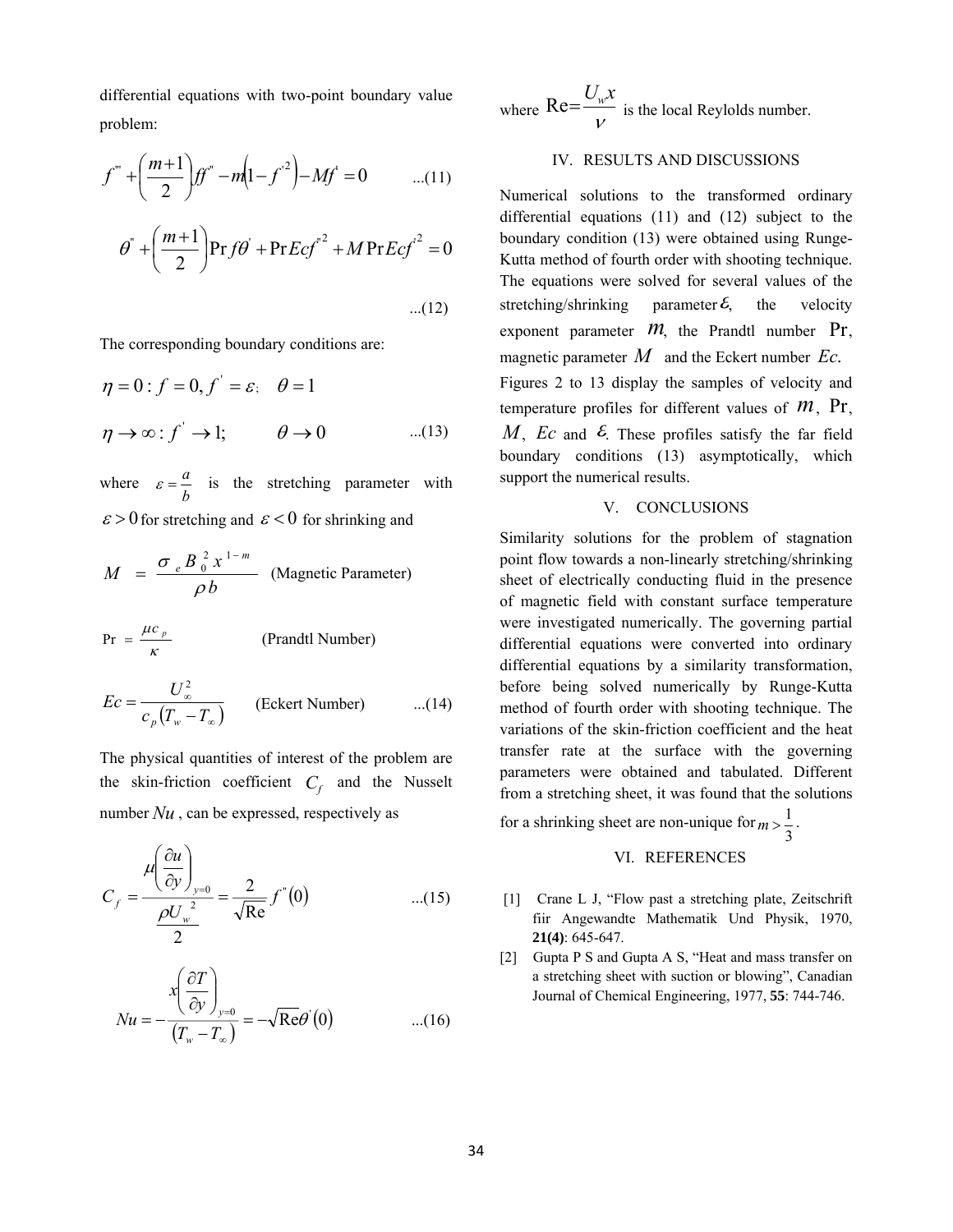- [3] Bhattacharyya S N & Gupta A S, "On the stability of viscous flow over a stretching sheet", Quarterly of Applied Mathematics, 1985, **43**, 359-367.
- [4] Wang C Y, "The three dimensional flow due to a stretching flat surface, Physics of Fluids, 1984, **27**: 1915-1917
- [5] Mahapatra T R & Gupta A S, "Heat transfer in stagnation-point flow towards a stretching sheet", 2002, **38**, 517-521.
- [6] Jat R N and Chaudhary S, "Magnetohydrodynamic boundary layer flow near the stagnation point of a stretching sheet" IL NUOVO CIMENTO, 2008, **123B (5)**: 555-566.
- [7] Jat R N and Chaudhary S, "MHD flow and heat transfer over a stretching sheet" Applied Mathematical Sciences, 2009, **3**: 1285-1294.
- [8] Mahapatra T R, Nandy S K & Gupta A S, "Magnetohydrodynamic stagnation-point flow of a power-law fluid towards a stretching surface", International

Journal of Non-Linear Mechanics", 2009, **44**, 124- 129.

- [9] Jat R N and Chaudhary S, "Unsteady magnetohydrodynamic boundary layer flow over a stretching surface with viscous dissipation and Joule heating" IL NUOVO CIMENTO, 2009, **124B (1)**: 53-59.
- [10] Jat R N and Chaudhary S, "Radiation effects on the MHD flow near the stagnation point of a stretching sheet" Z. Angew. Math. Phys., 2010, **61**, 1151-1154.
- [11] Lok Y Y, Ishak A and Pop I, "MHD stagnation-point flow towards a shrinking sheet", International Journal of Numerical Methods for Heat and Fluid Flow, 2011, 21, 61-72.
- [12] Bachok N and Ishak A, "similarity solutions for the stagnation point flow and heat transfer over a nonlinearly stretching/shrinking sheet", 2011, **40(11)**, 1297-1300.



*Fig. 1 Physical model and coordinate system*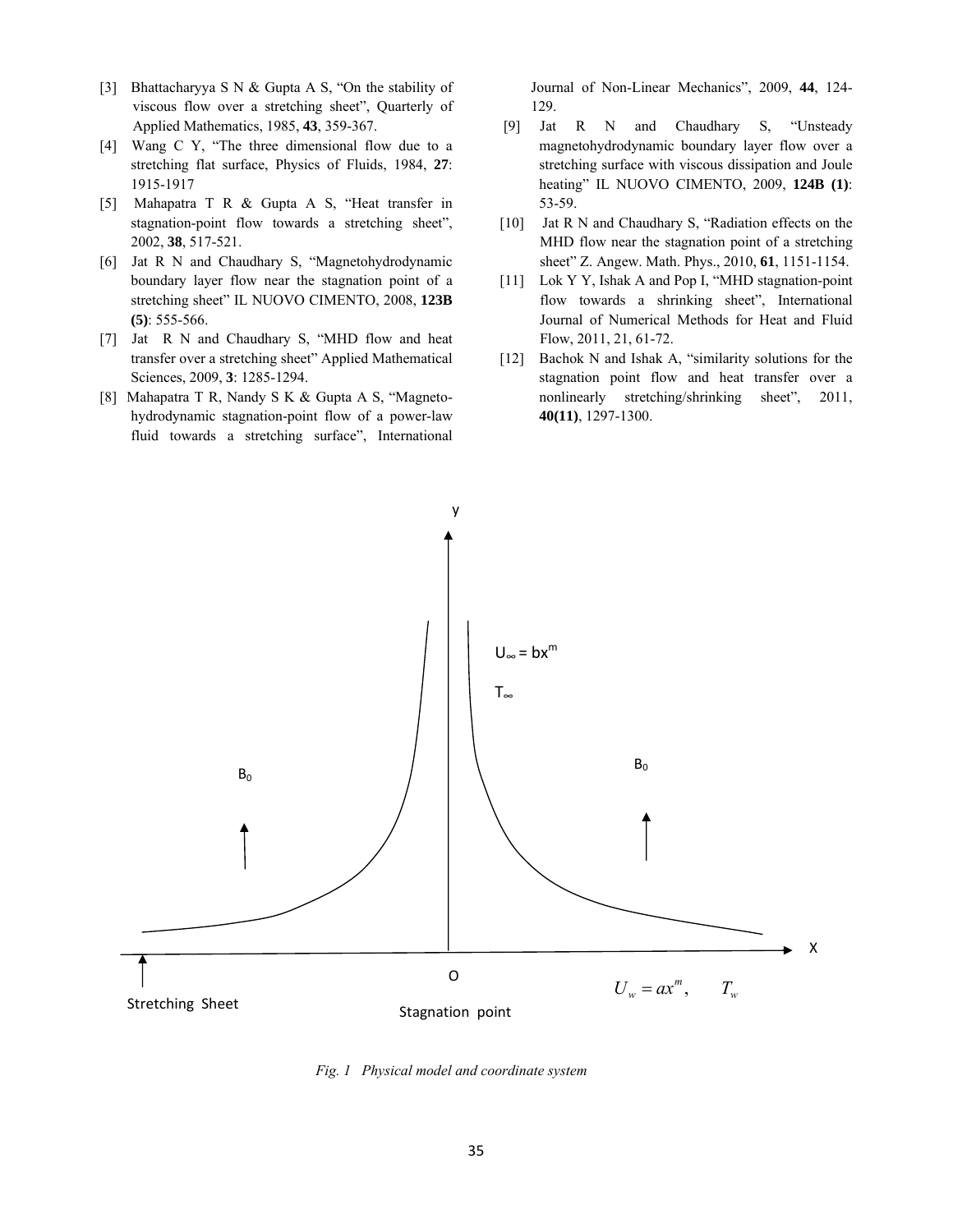| M   | $\epsilon = -1.1$ | $\epsilon = 0.0$ | $\epsilon = 1.1$ |
|-----|-------------------|------------------|------------------|
| 0.0 | 0.821685          | 1.0226599        | $-0.1367212$     |
| 0.1 | 0.745575          | 1.0859840        | $-0.0390835$     |
| 0.2 | 0.642369          | 1.154705         | 0.0629987        |
| 0.3 |                   | 1.229013         | 0.1696123        |
| 0.4 |                   | 1.309052         | 0.2808254        |

Table I: f''(0) for various values of  $\varepsilon$  when m = 2/3

Table II: f'(0) for various values of m when  $\varepsilon = 1.5$ 

| M        | $m = 0$    | $m = 1/3$  | $m = 2/3$  | $m = 1$    |
|----------|------------|------------|------------|------------|
| $\theta$ | $-0.32374$ | $-0.5659$  | $-0.73581$ | $-0.87394$ |
| 0.1      | $-0.07793$ | $-0.4225$  | $-0.62858$ | $-0.78558$ |
| 0.2      | 0.195523   | $-0.27041$ | $-0.51711$ | $-0.69466$ |
| 0.3      | 0.496121   | $-0.10952$ | $-0.40131$ | $-0.60114$ |
| 0.4      | 0.823054   | 0.060239   | $-0.28114$ | $-0.50499$ |

Table III: -θ' (0) for various values of  $\varepsilon$  when m = 2/3, Pr = 0.7 & Ec = 0.1

| M   | $\epsilon = -1.1$ | $\epsilon = 0.0$ | $\epsilon = 1.1$ |
|-----|-------------------|------------------|------------------|
| 0.0 | 0.0583821         | 0.398663         | 0.604105         |
| 0.1 | 0.0510701         | 0.3960208        | 0.598490         |
| 0.2 | 0.0403331         | 0.391387         | 0.590596         |
| 0.3 |                   |                  | 0.5801732        |
|     |                   |                  |                  |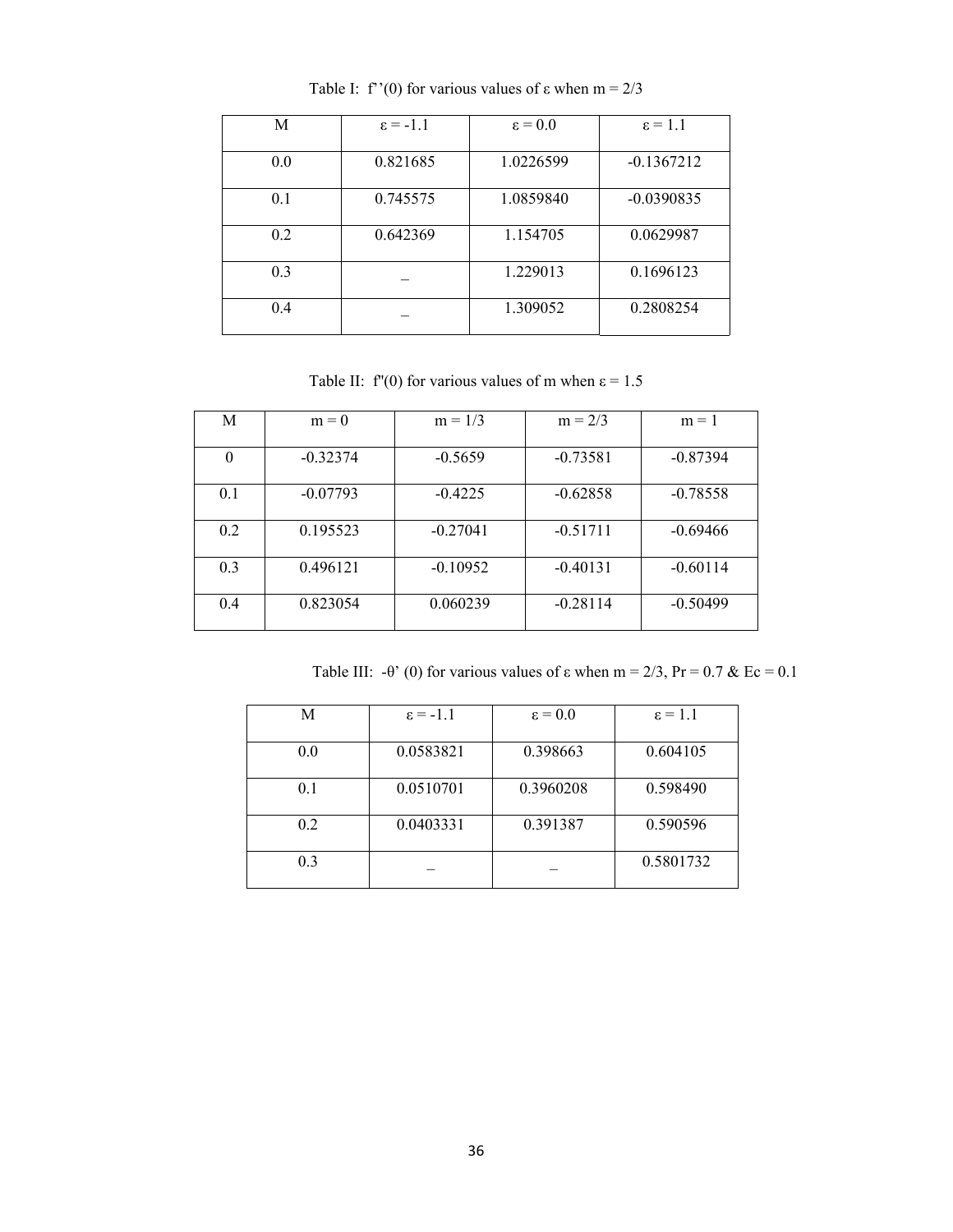

*Fig. 2 Velocity profile against*  $\eta$  *for various values of m when*  $\varepsilon = 1.5 \& M = 0.0$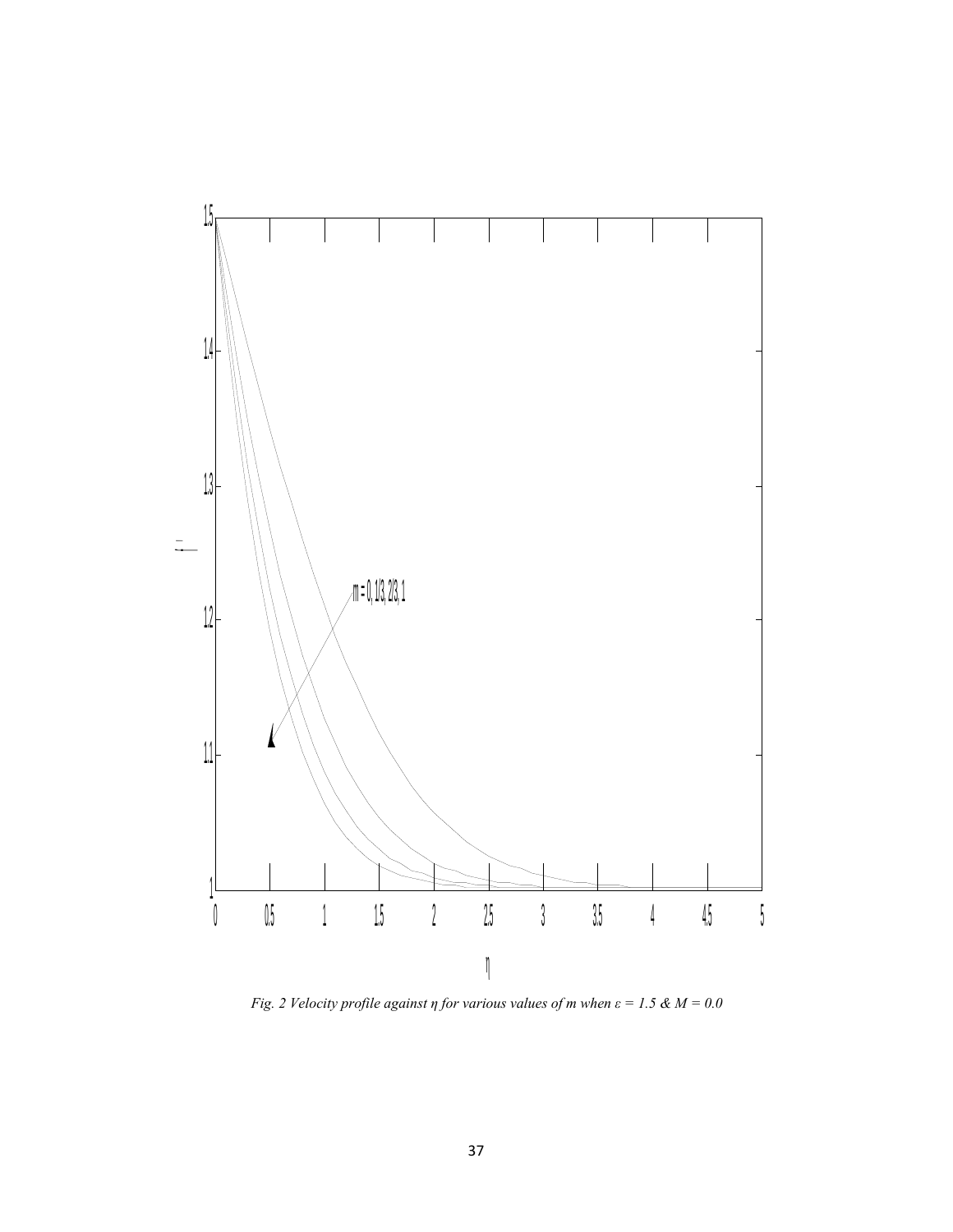

*Fig. 3 Velocity profile against η for various values of m when*  $\varepsilon = 1.5 \& M = 0.2$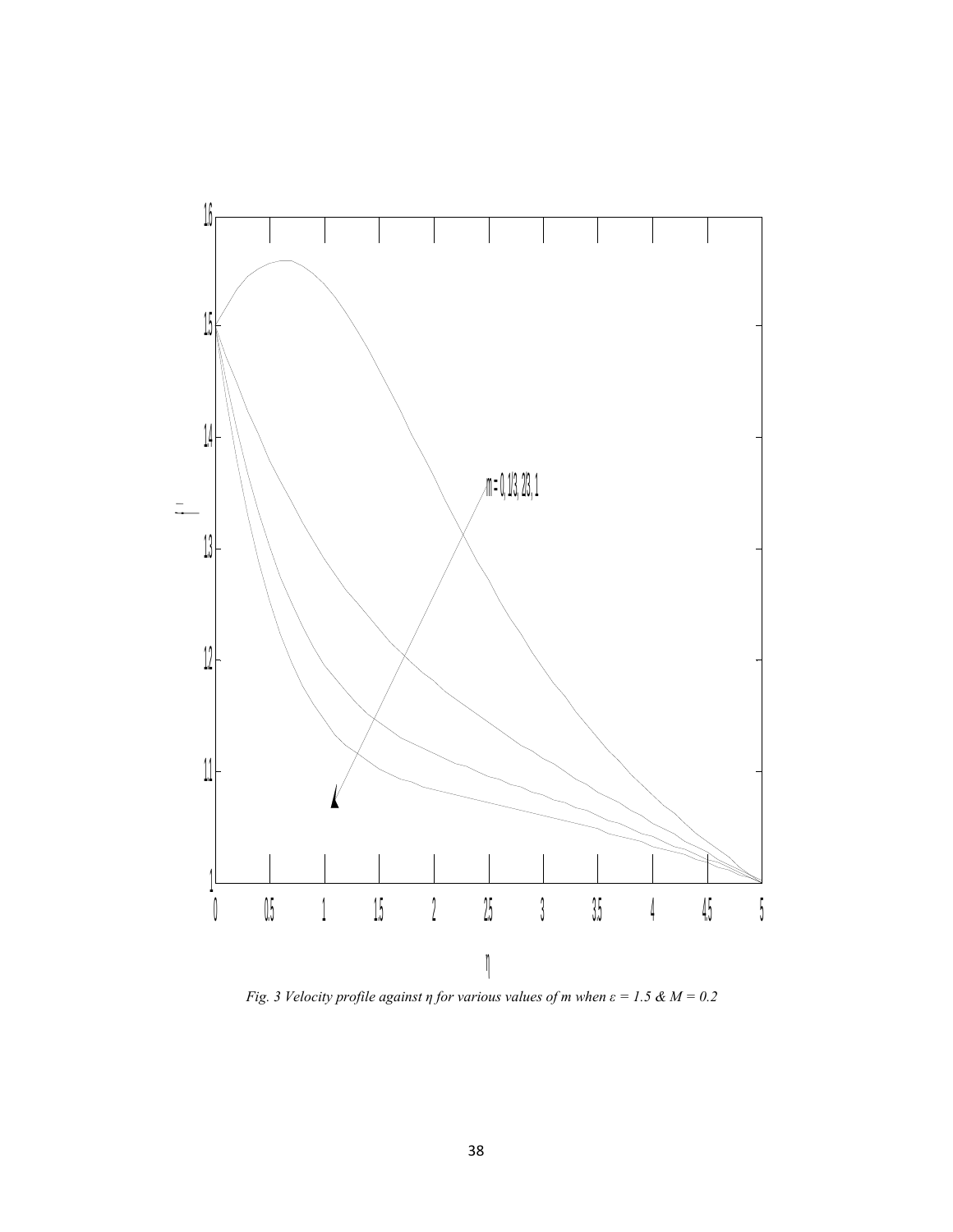

*Fig. 4 Velocity profile against η for various values of m when*  $\varepsilon = 1.5 \& M = 0.4$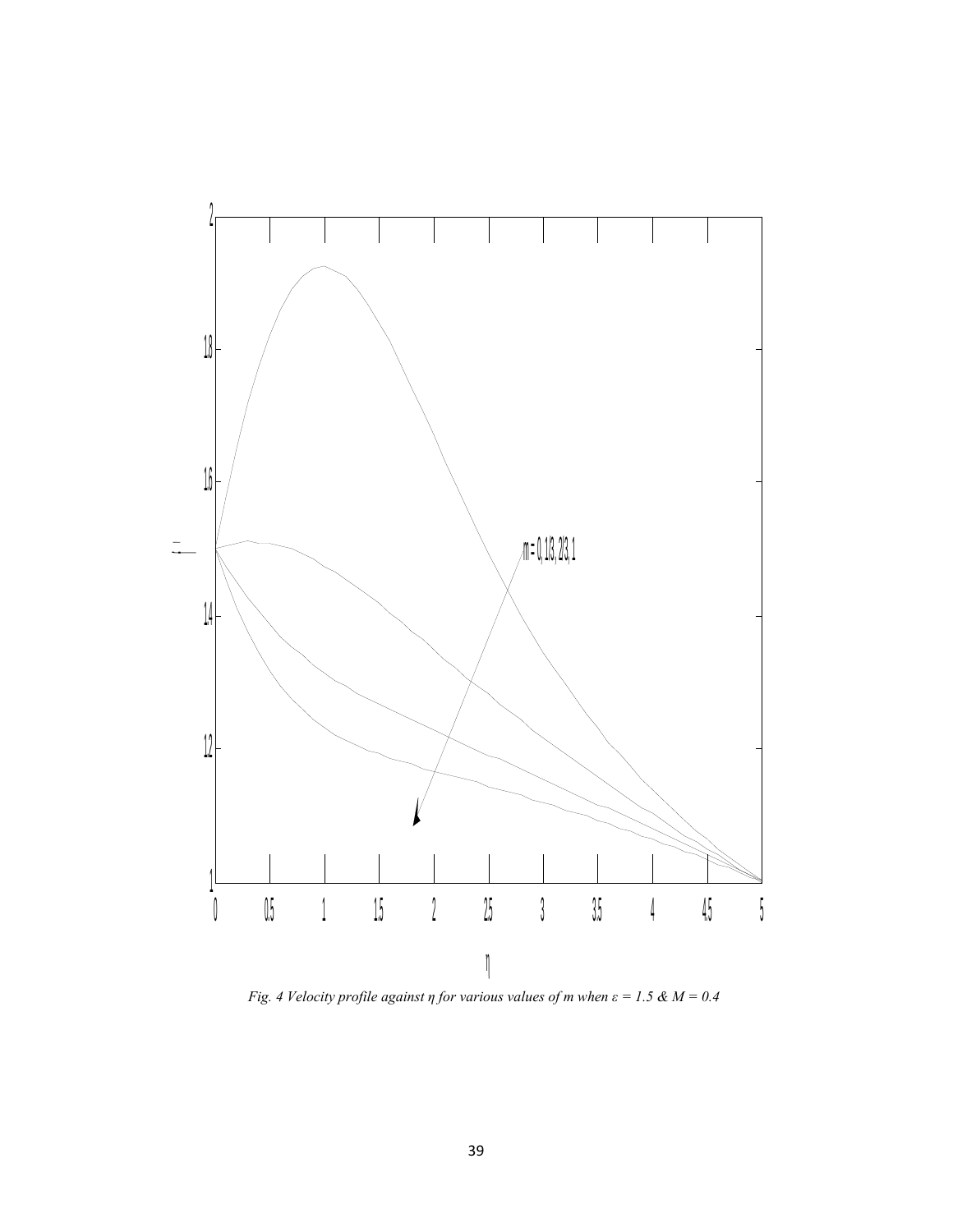

*Fig. 5 Velocity profile against η for various values of m when*  $\varepsilon = 1.5 \& M = 0.6$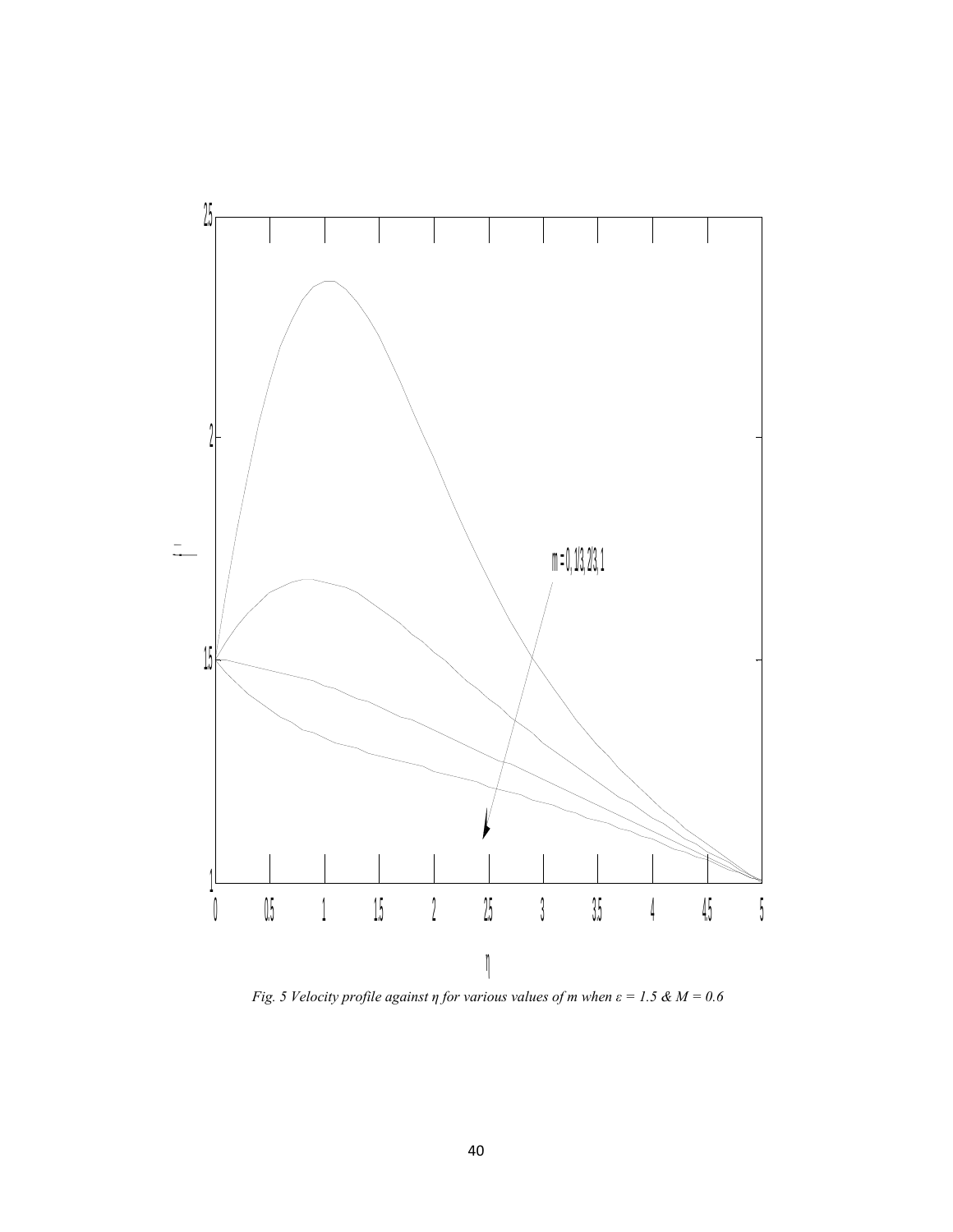

*Fig. 6 Velocity profile against*  $\eta$  *for various values of m when*  $\varepsilon = 1.5 \& M = 0.8$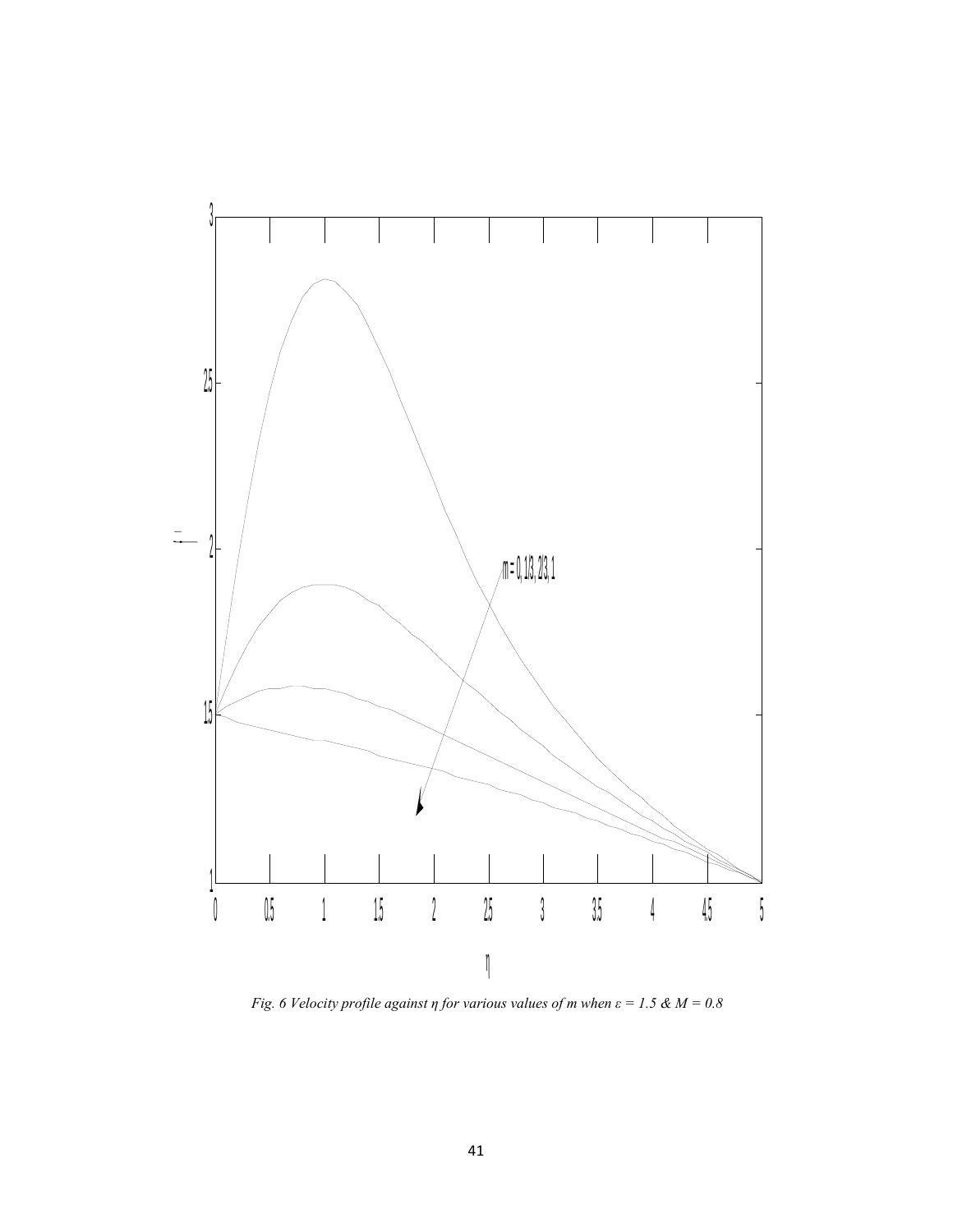

*Fig. 7 Velocity profile against*  $\eta$  *for various values of M when*  $\varepsilon = 1.5 \& m = 1/3$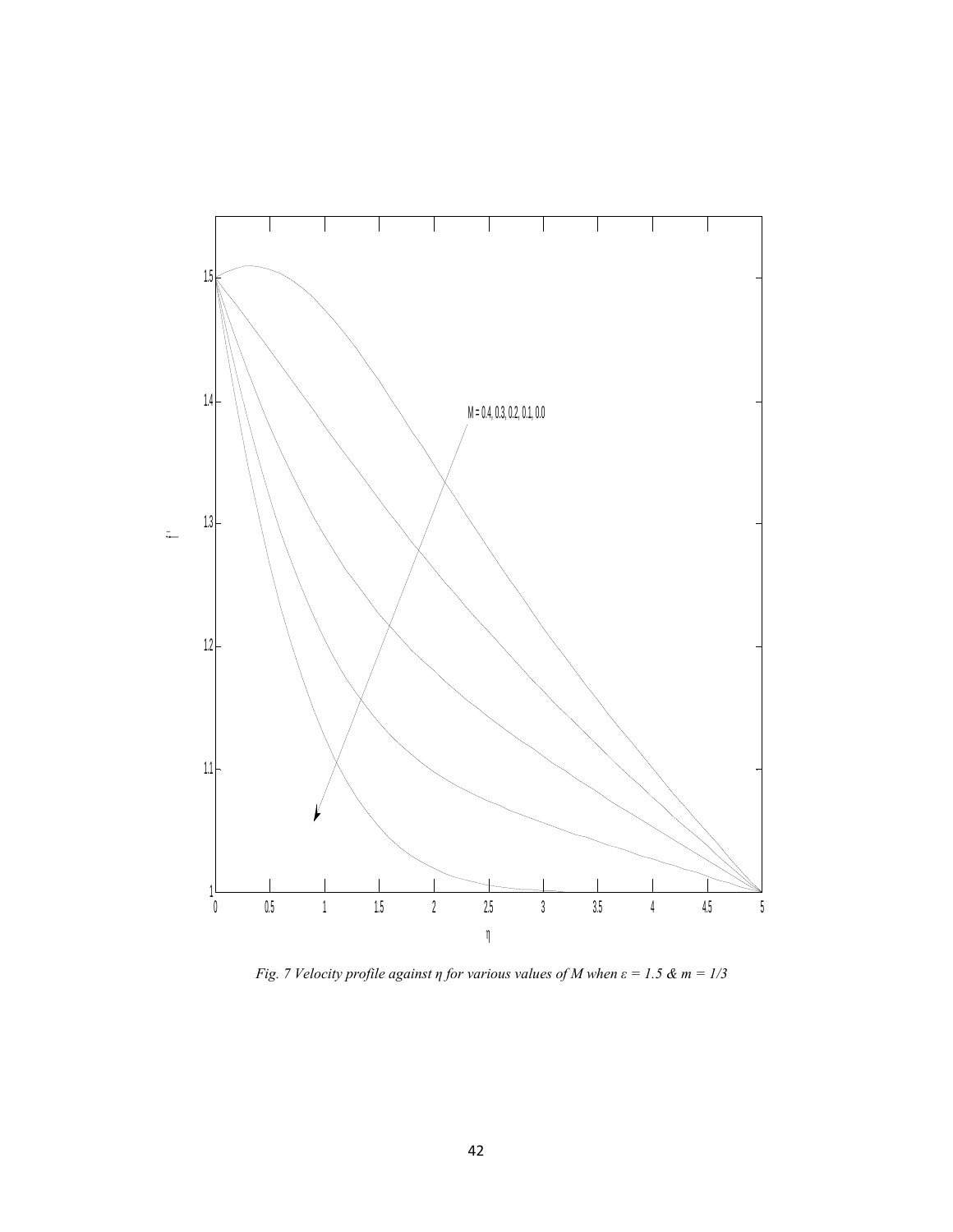

*Fig. 8 Velocity profile against η for various values of ε when*  $M = 0.2$  *& m = 1/3*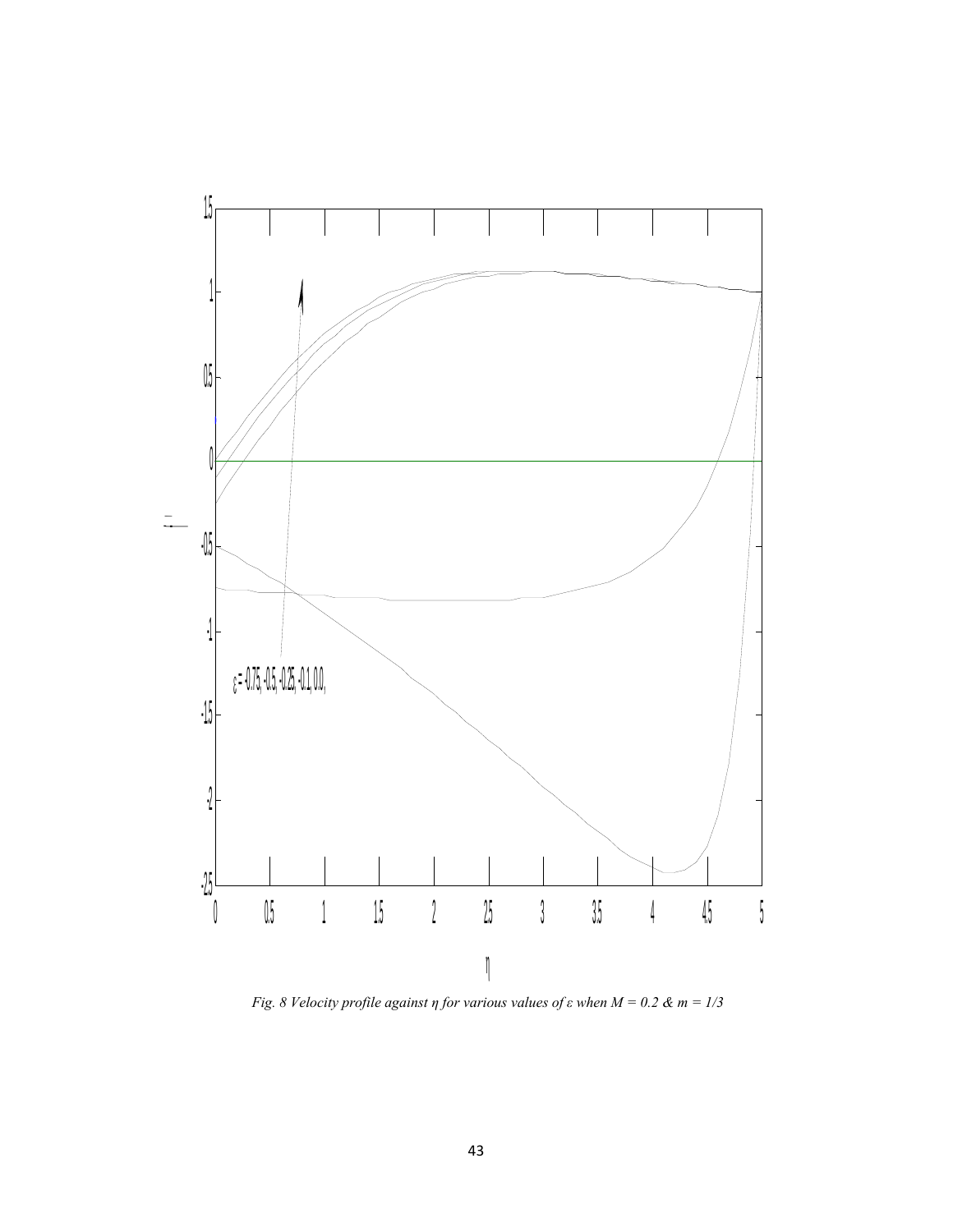

*Fig.* 9 Temperature profile against  $\eta$  for various values of m when  $\varepsilon = 1.5$ ,  $M = 0$ ,  $Pr = 0.7$  &  $Ec = 0.0$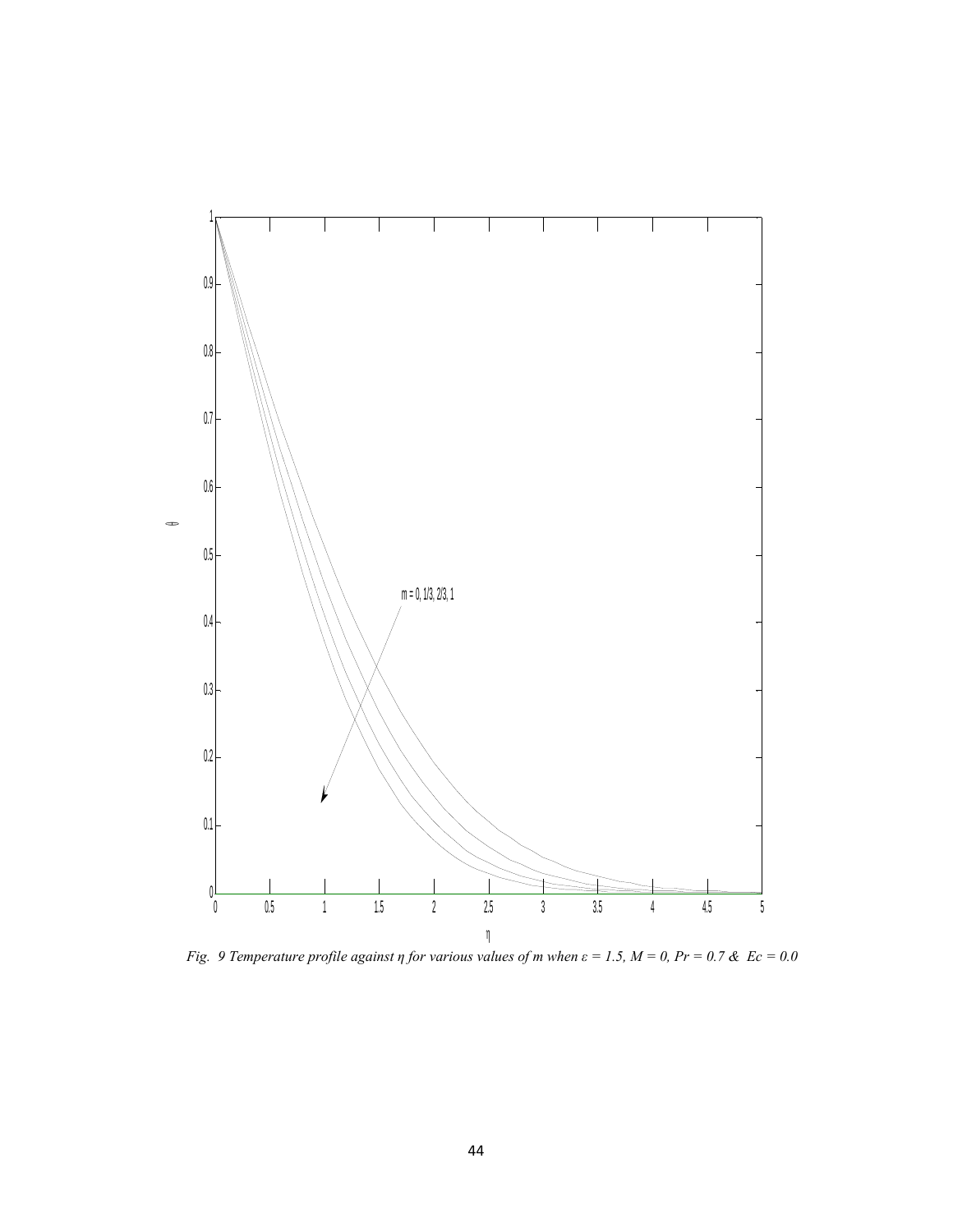

*Fig. 10 Temperature profile against η for various values of m when*  $\varepsilon = 1.5$ *,*  $M = 0.2$ *,*  $Pr = 0.7$  *&*  $Ec = 0.1$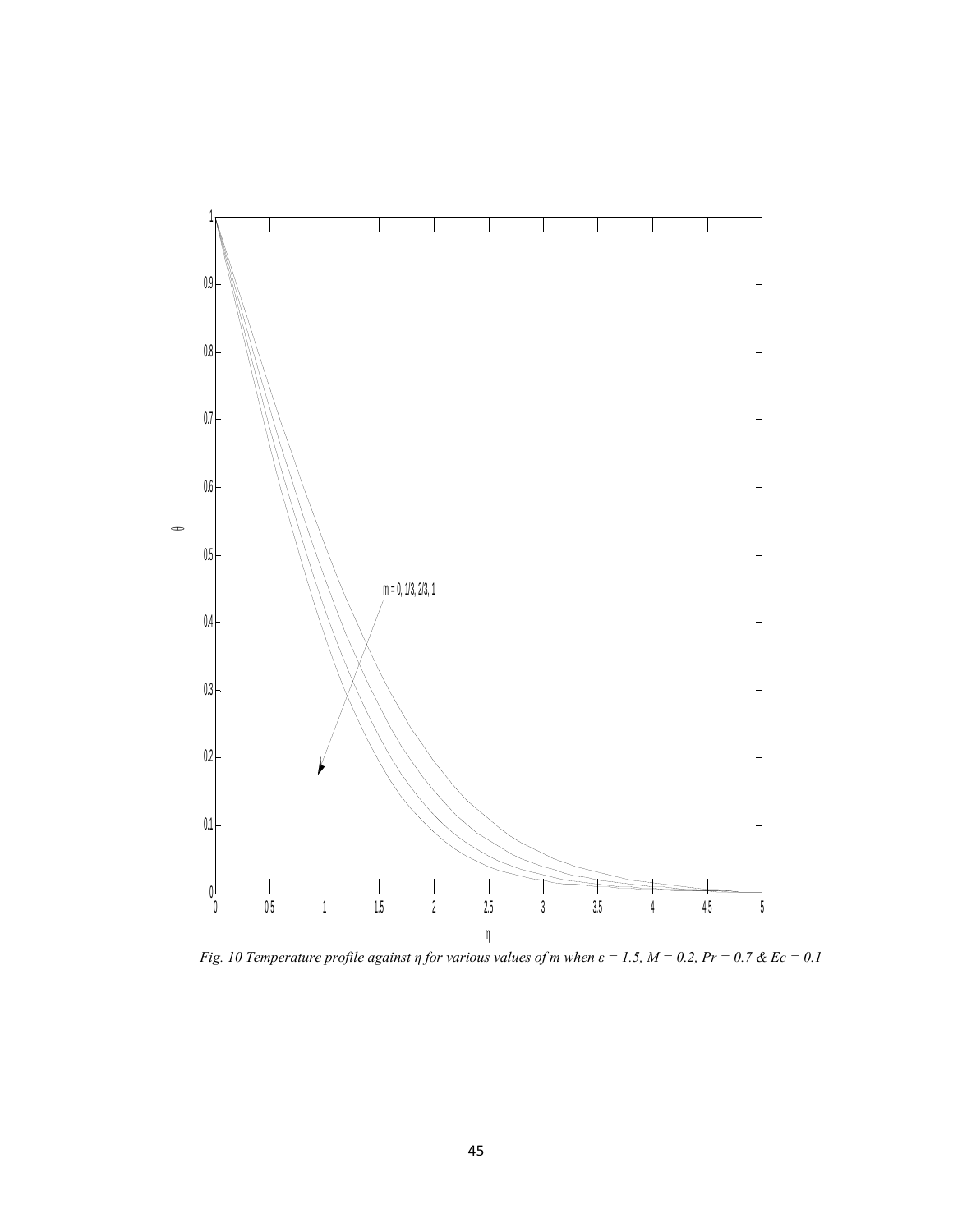

*Fig. 11 Temperature profile against η for various values of M when*  $\varepsilon = 1.5$ *, m = 1/3, Pr = 0.7 & Ec = 0.1*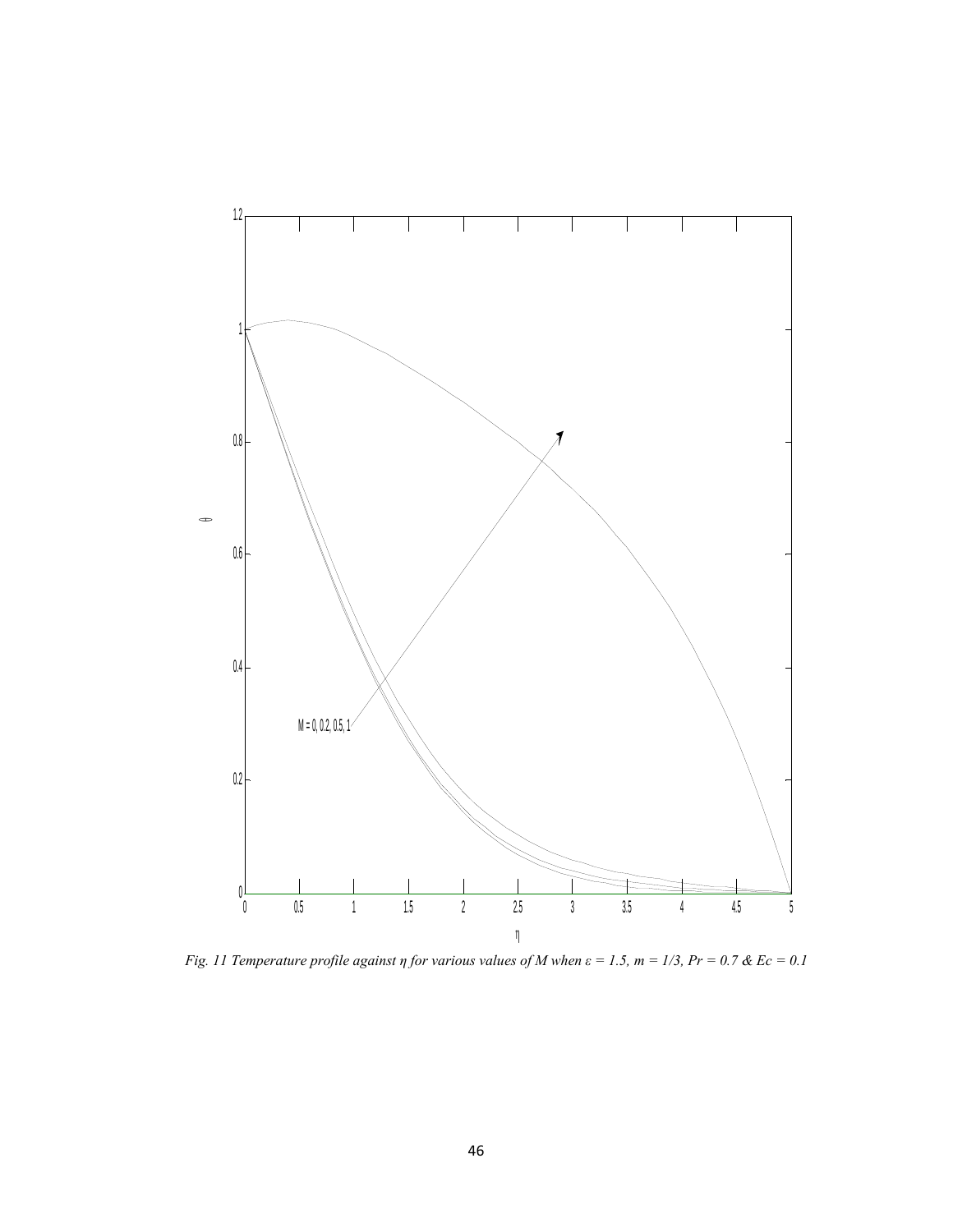

*Fig. 12 Temperature profile against η for various values of Pr when*  $\varepsilon = 1.5$ *, m = 1/3, M = 0.2 & Ec = 0.1*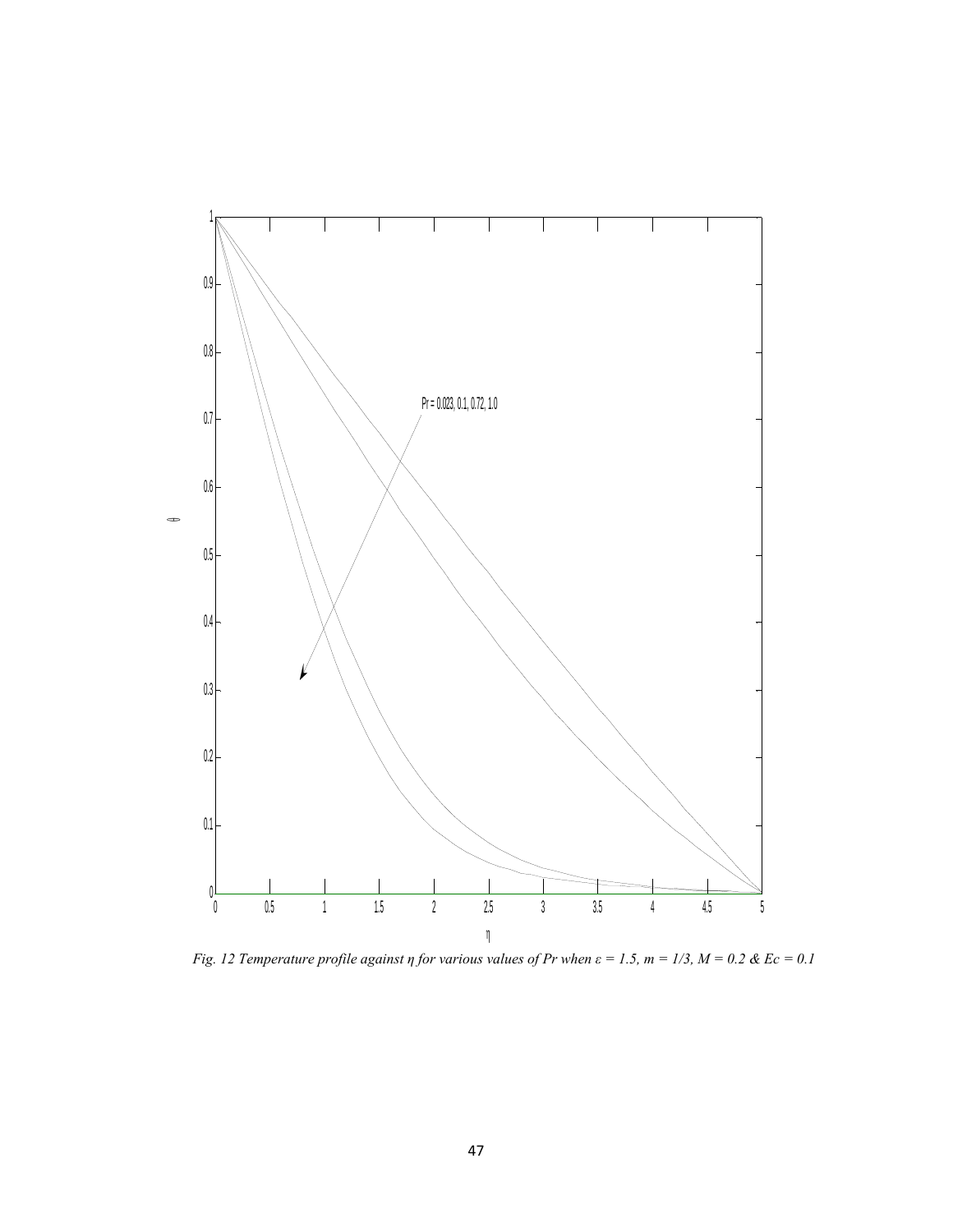

*Fig. 13 Temperature profile against η for various values of Ec when*  $\varepsilon = 1.5$ *, m = 1/3, M = 0.2 & Pr = 0.7*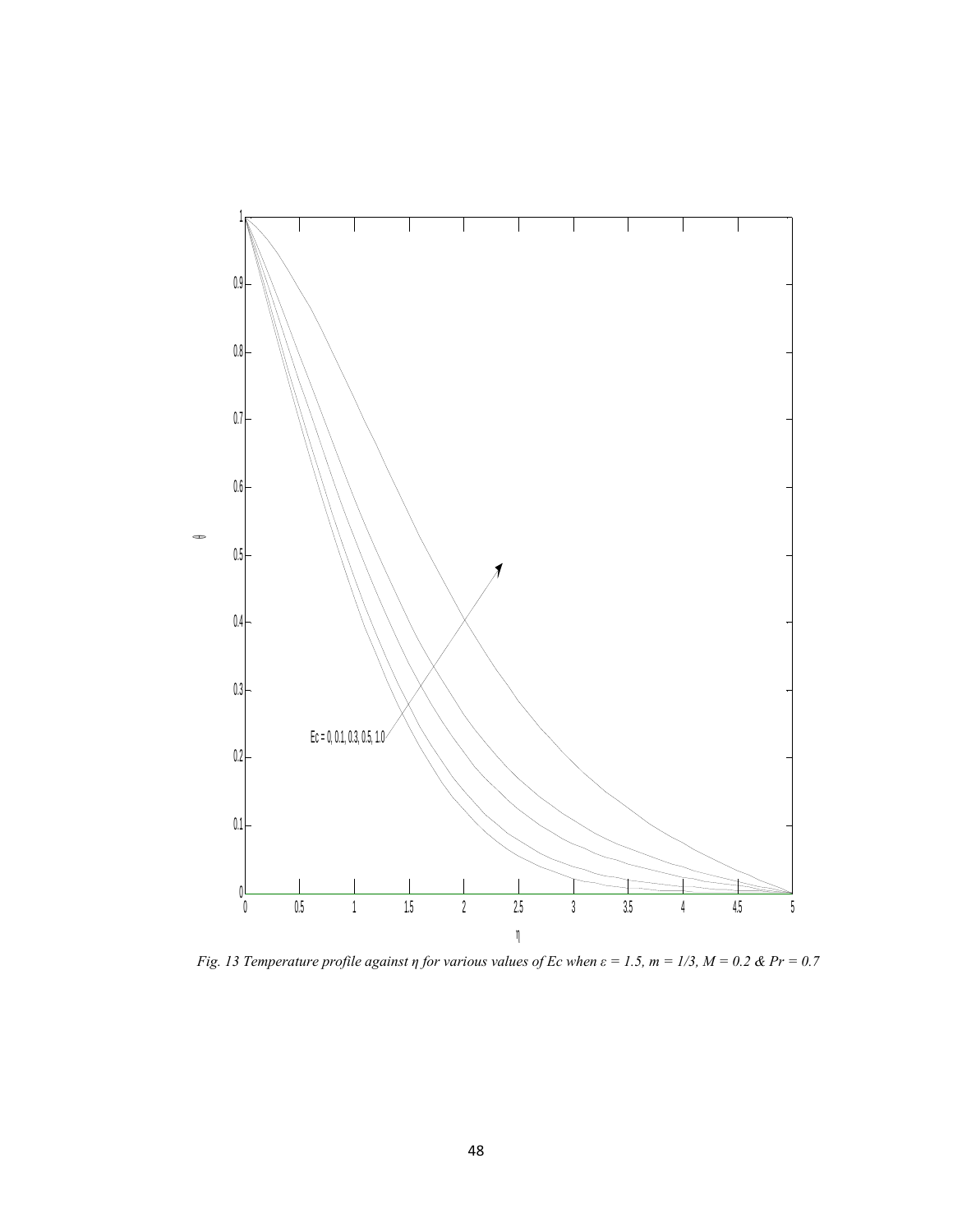

*Fig. 14 Skin friction coefficient f''(0) as function of M for various values of ε when m = 2/3*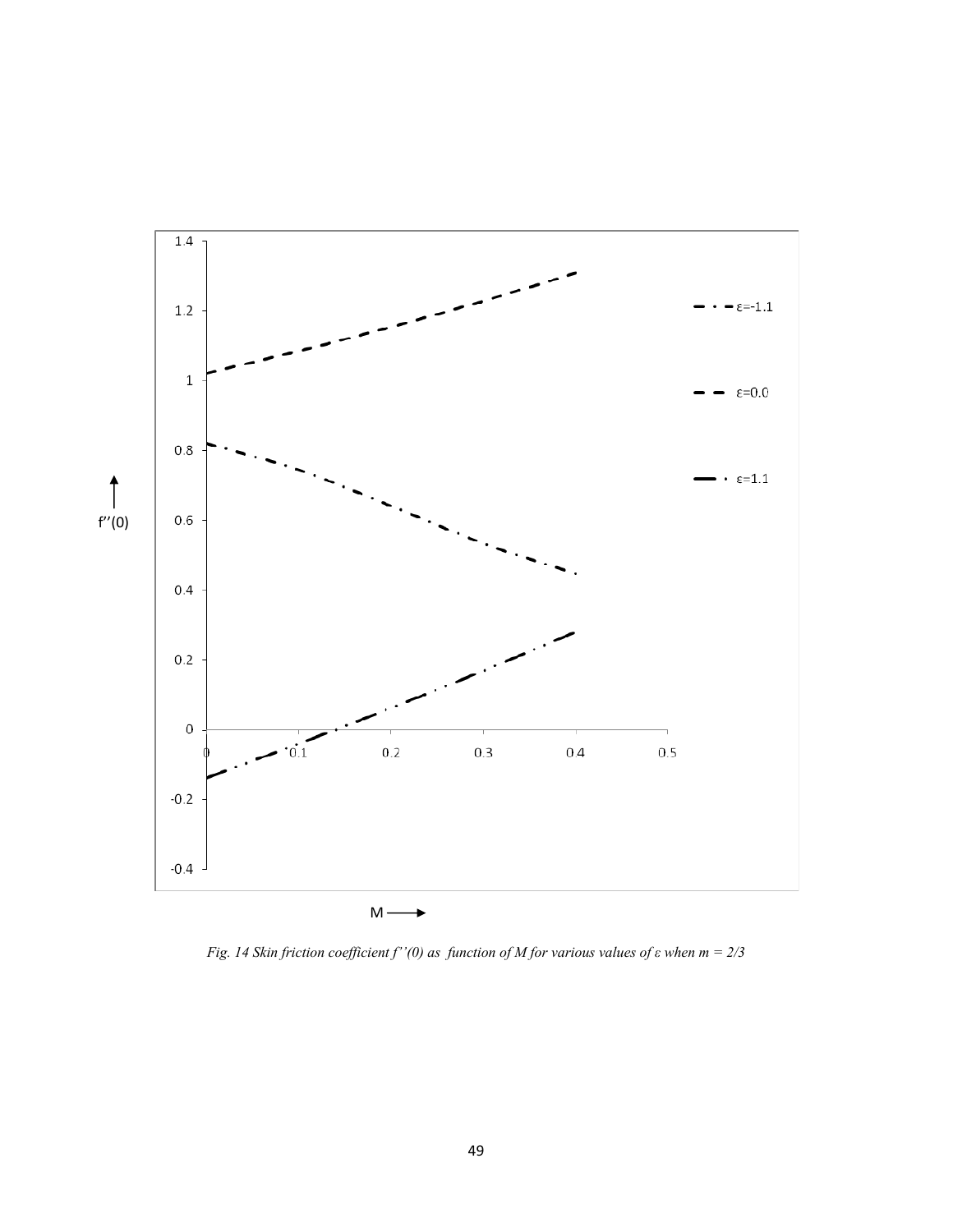

*Fig. 15 Skin friction coefficient f"(0) as function of M for various values of m when*  $\varepsilon = 1.5$